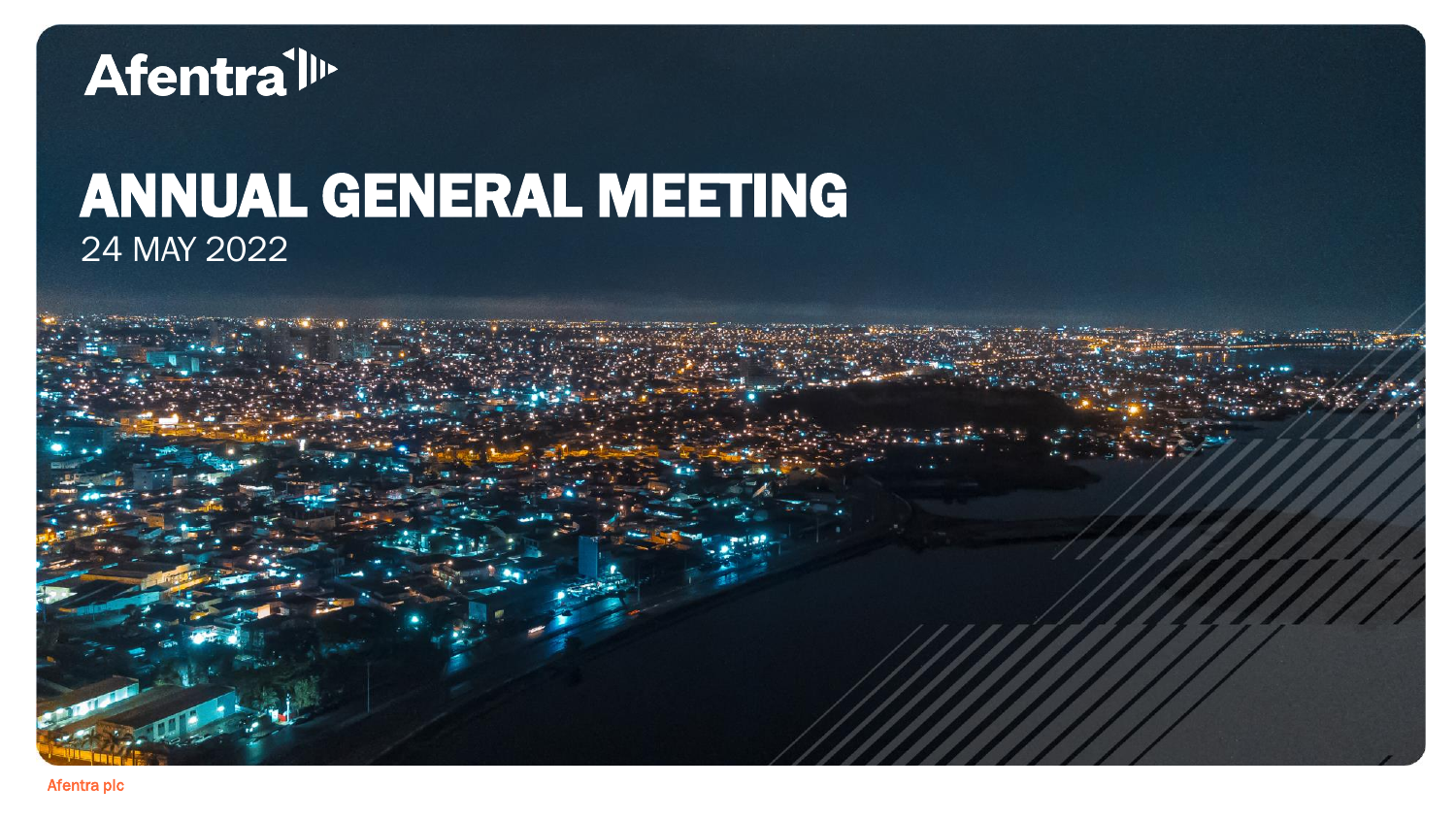### Disclaimer

- The information set out in this presentation and the accompanying verbal presentation including any question and answer session and any documents or other materials distributed with the presentation (the "Presentation") has been produced by Afentra plc (the "Company") as at the date of this presentation, and is being made available to recipients for information purposes only. This document does not constitute or form part of any offer or invitation to sell or issue, or any solicitation of any offer to purchase or subscribe for, any shares in the Company, nor shall any part of it nor the fact of its distribution form part of or be relied on in connection with any contract or investment decision relating thereto, nor does it constitute a recommendation regarding the securities of the Company. This presentation is subject to English law, and any dispute arising in respect of this presentation is subject to the exclusive jurisdiction of the English courts.
- This presentation has not been verified, does not purport to contain all information that a prospective investor may require and is subject to updating, revision and amendment. The information and opinions contained in this presentation are provided as at the date of the Presentation and are subject to change without notice. In furnishing this document, the Company does not undertake or agree to any obligation to provide the attendees with access to any additional information or to update this presentation or to correct any inaccuracies in, or omissions from, this presentation that may become apparent.
- No reliance may be placed for any purposes whatsoever on the information or opinions contained in this presentation or on its completeness. No representation or warranty, express or implied, is given by or on behalf of the Company, its directors, officers or employees or any other person as to the accuracy or completeness of the information or opinions contained in this presentation and no liability whatsoever is accepted by the Company or any of its members, directors, officers or employees nor any other person for any loss howsoever arising, directly or indirectly, from any use of such information or opinions or otherwise arising in connection therewith.
- With respect to the United Kingdom, the information set out in this presentation has not been written or approved by an authorised person in accordance with Section 21 of the Financial Services and Markets Act 2000 ("FSMA"). It is considered by the Company that the communication of the Presentation will be exempt from the financial promotion restriction (as defined in Section 21(1) of FSMA, as amended) pursuant to Article 69 of the Financial Services and Markets Act 2000 (Financial Promotions) Order 2005 (the "Order"), as the Company's shares are admitted to trading on the London Stock Exchange's Alternative Investment Market (AIM). Any investment or investment activity to which this document relates is only available in the United Kingdom to such persons as are permitted under the Order ("Relevant Persons") and will be engaged only with such persons within the United Kingdom. Persons who are not (within the United Kingdom) Relevant Persons should not in any circumstances rely on this presentation. The contents of the Presentation are not to be construed as legal, business, investment or tax advice nor does it constitute a recommendation regarding any transaction. Each recipient should consult with their own legal, business, investment and tax adviser as to legal business, investment and tax advice. By receiving the presentation you acknowledge that you will be solely responsible for your own assessment of the market and the market position of the Company and that you will conduct your own analysis and be solely responsible for forming your own view of the potential future performance of the Company's business.
- . This presentation is not for publication, release or distribution directly or indirectly in nor should it be taken or transmitted, directly or indirectly into the United States, Australia, Canada, Japan or South Africa o other jurisdiction where to do so would constitute a violation of the relevant laws of such jurisdiction.
- Certain statements, beliefs and opinions in this presentation, are forward-looking, which reflect the Company's or, as appropriate, the Company's directors' current expectations and projections about future events. By their nature, forward-looking statements involve a number of risks, uncertainties and assumptions that could cause actual results or events to differ materially from those expressed or implied by the forwardlooking statements. These risks, uncertainties and assumptions could adversely affect the outcome and financial effects of the plans and events described herein. Forward-looking statements contained in this presentation regarding past trends or activities should not be taken as a representation that such trends or activities will continue in the future. The Company does not undertake any obligation to update or revise any forward-looking statement, whether as a result of new information, future events or otherwise. You should not place undue reliance on forward-looking statements, which speak only as of the date of the Presentation.
- By attending the Presentation or by accepting this document in any other way you agree to be bound by the foregoing provisions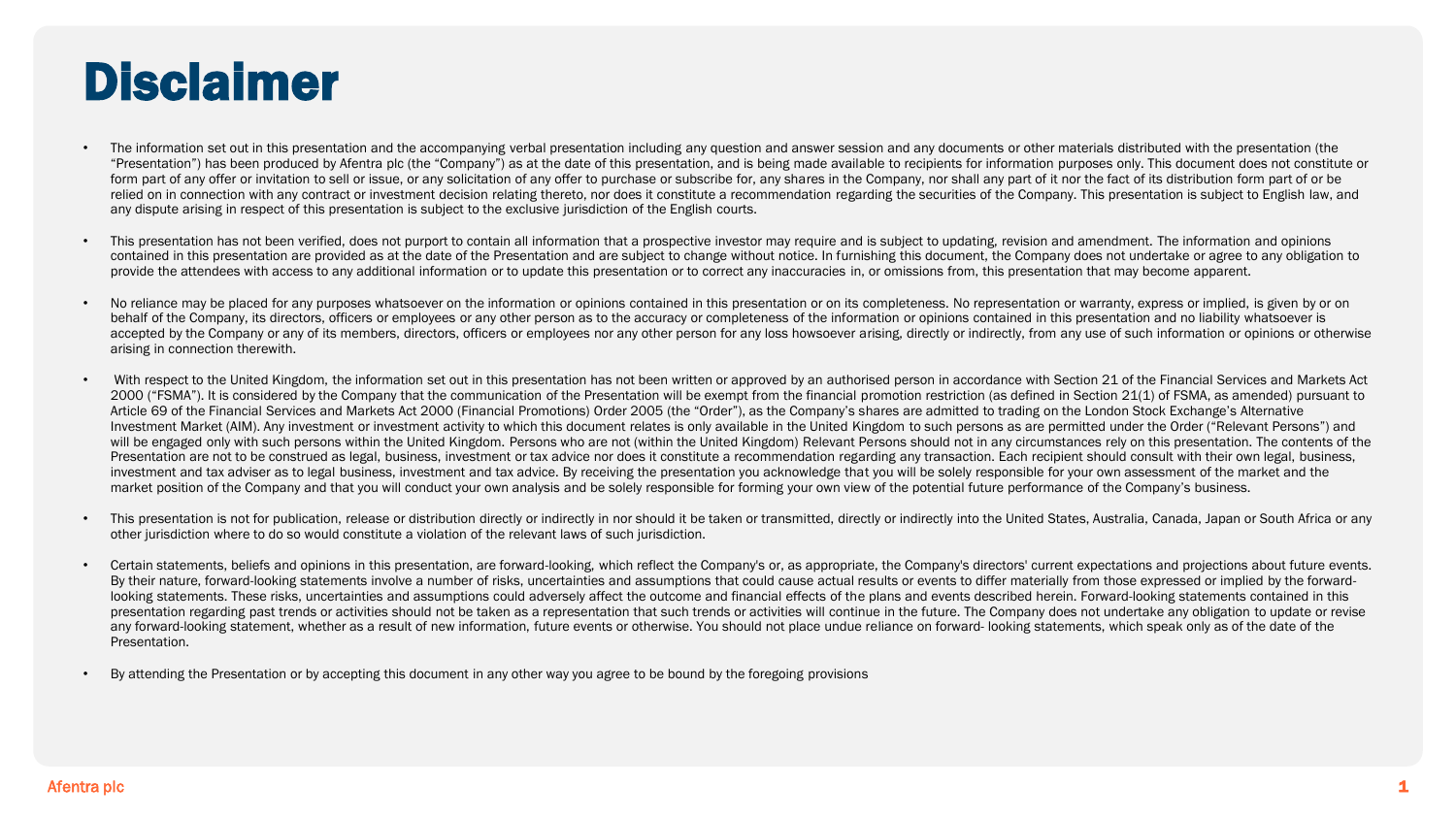### **Introduction**



The Global Energy Transition will take time.

It is vitally important that we responsibly manage what has already been found.

**Hydrocarbons are part of the transition** and will continue to remain important in the overall energy mix.

The socio-economic impact of the energy transition needs to be considered alongside the **climate impact**.

Afentra was formed to deliver this balance and **create significant value** for shareholders.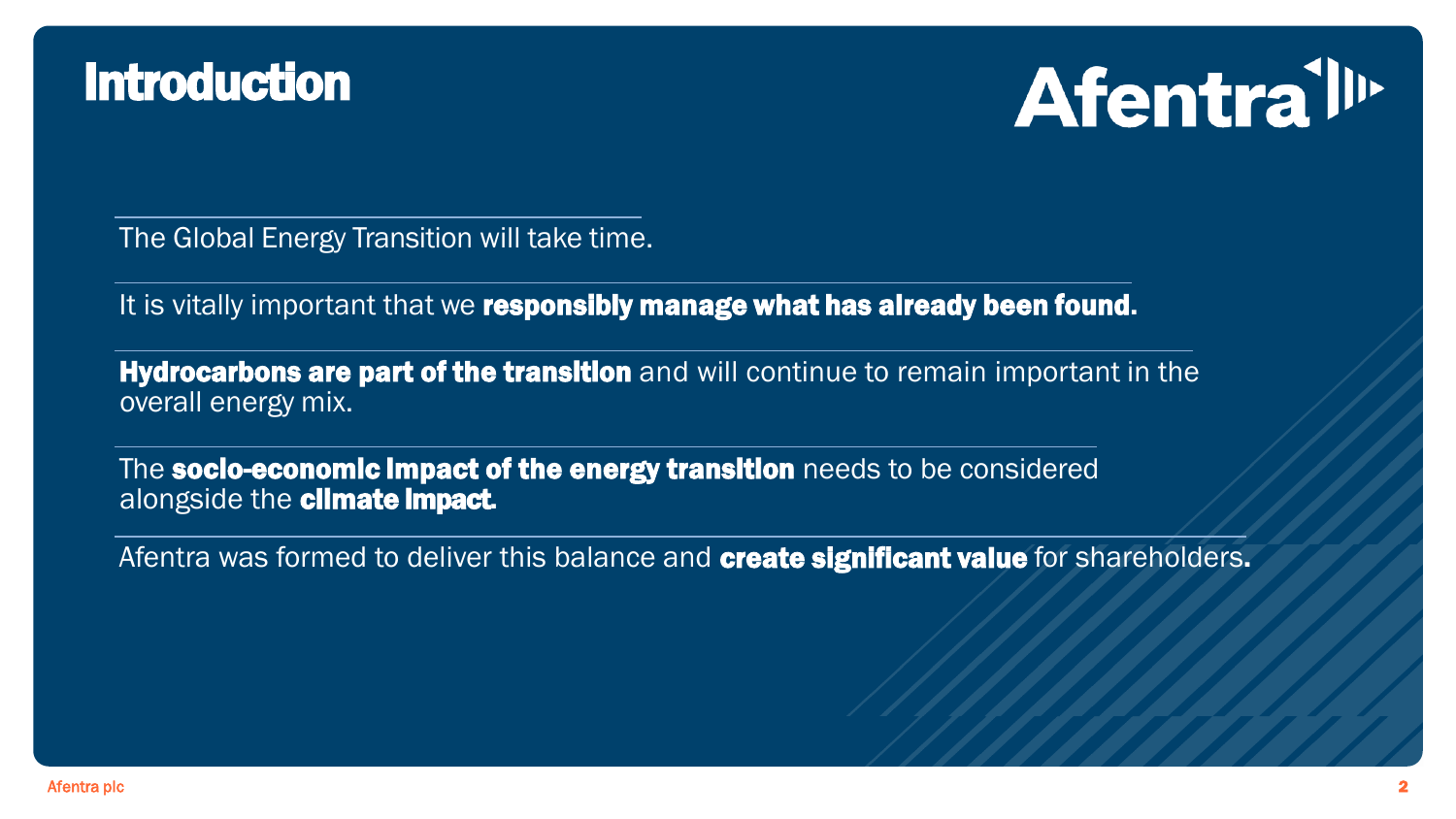# Afentra's Role in a Responsible Transition

Afentra's objective is to turn legacy producing fields and discovered resources into profitable assets for Afentra and all of our stakeholders

#### Committed to shareholder returns within a responsible ESG framework



create significant long term value for all stakeholders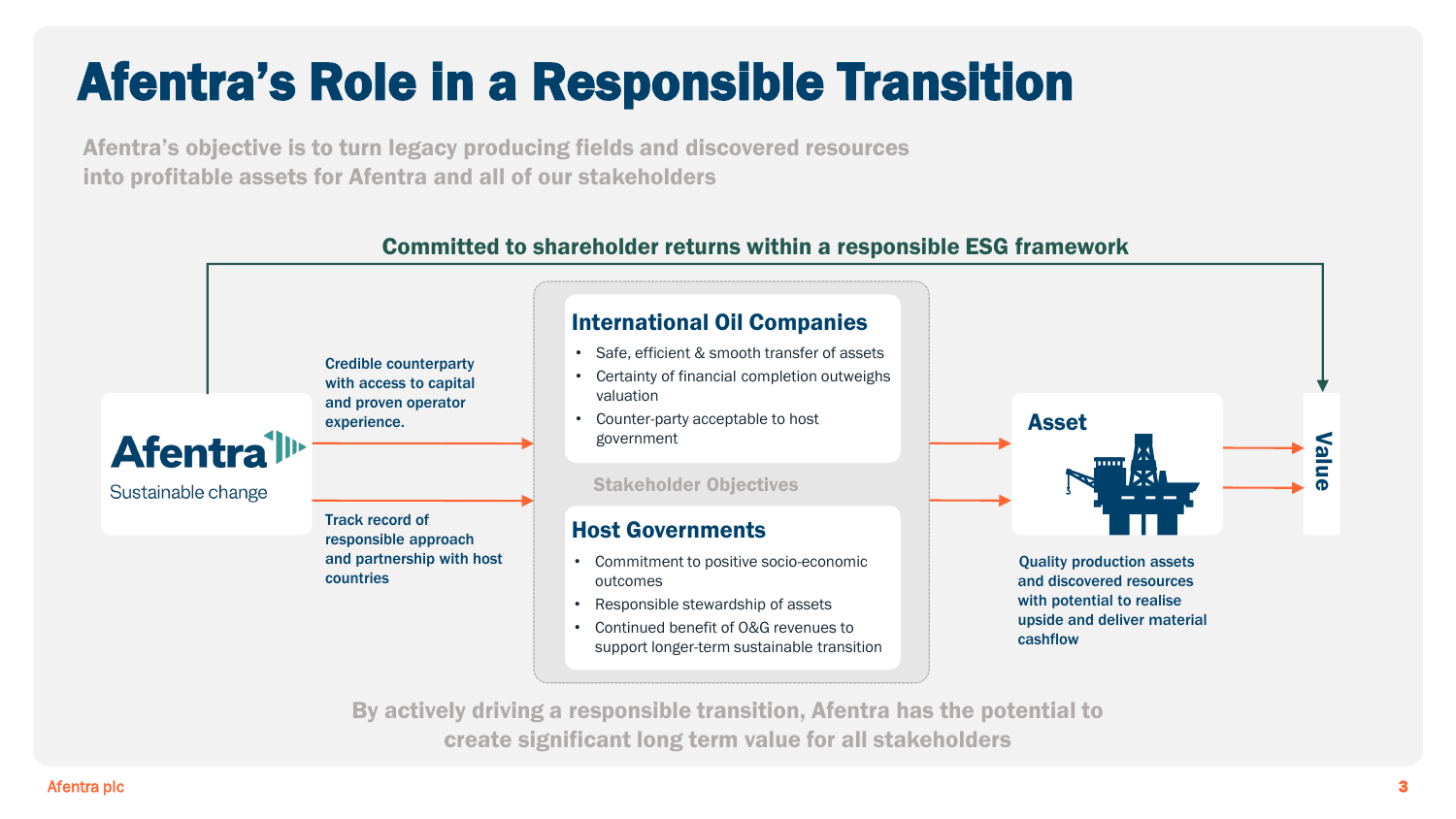### Driving sustainable value

A focused and effective business model with embedded ESG framework

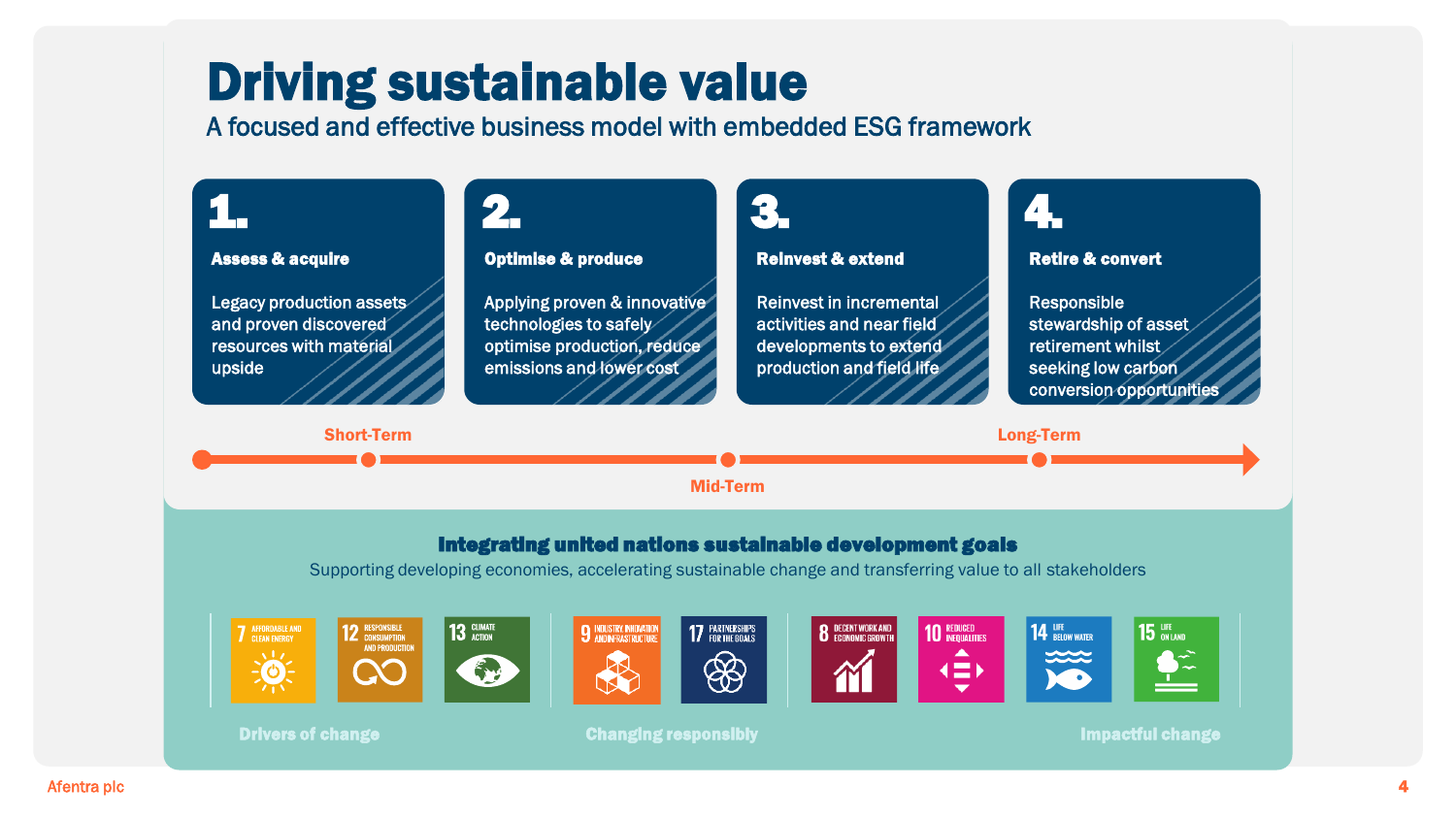# Significant progress made in our first year

#### A Firm Foundation:

- New experienced Board and Executive team
- Established a small effective team with deep knowledge of target geographies
- Developed a robust Governance and ESG framework to support future growth ambitions

#### Clear Strategic Focus:

- Identified key focus areas with a clear strategy to acquire production and development assets
- Utilised existing networks to establish the Afentra brand with both governments and industry partners
- Disciplined approach to opportunity screening with focus on identifying long-term value

#### Initial Acquisition & Opportunity Screening:

- Angolan acquisition demonstrates the success of the foundation work in year one
- Multiple opportunities remain under review with further ideas being identified
- Odewayne asset continues to be managed to maximise value for shareholders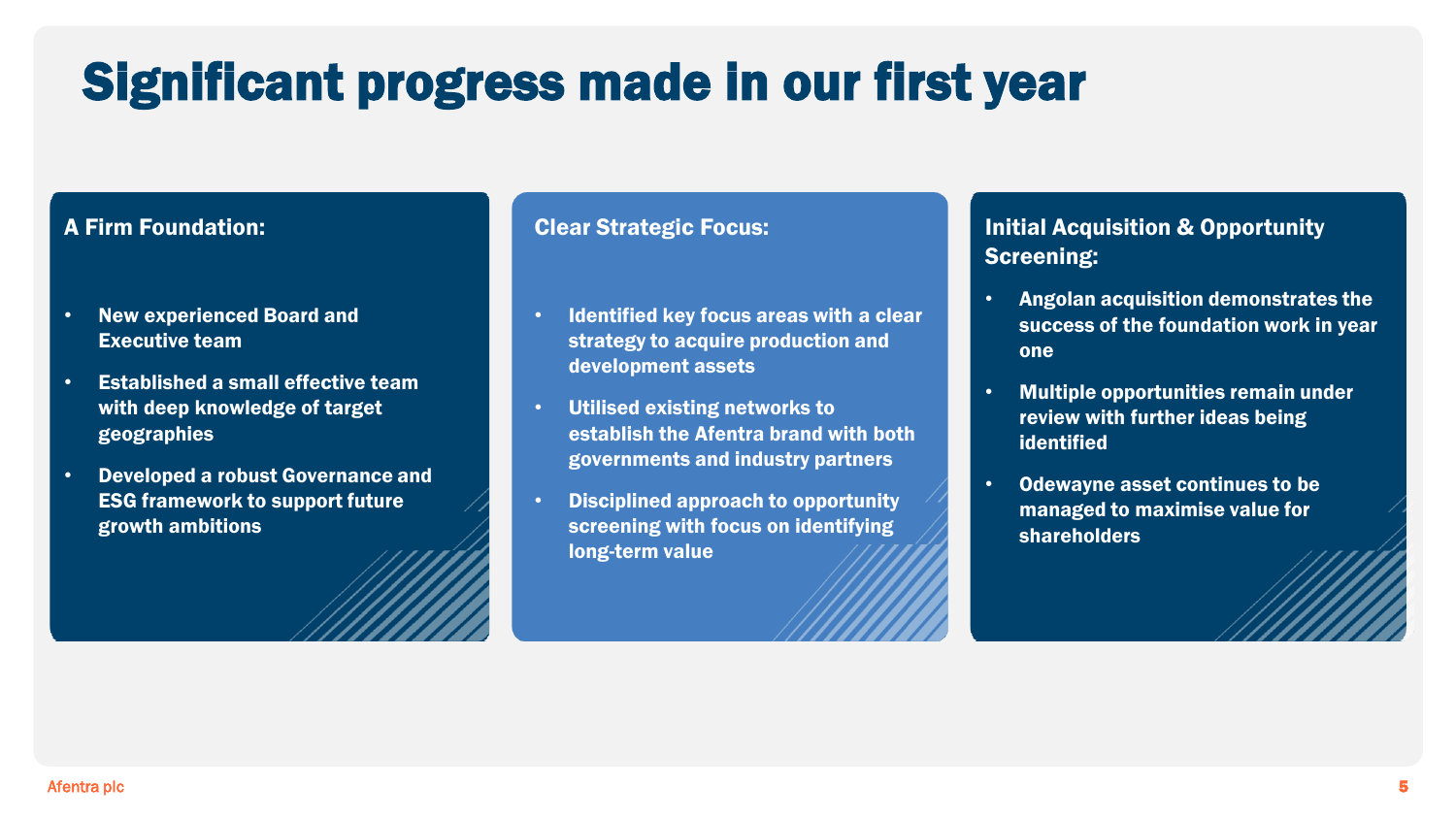### Block 3/05 Angola - Deal summary

#### Transaction Consideration

- Effective Date  $20<sup>th</sup>$  April 2022
- \$80 million cash upfront, subject to customary completion adjustments
- \$50 million contingent payments
	- \$5 million payable annually over 10 years subject to:
		- Brent oil price at \$65/bbl and above
		- production over 15,000 bbl/d (Gross)
	- Expected timeframe for transaction to complete in 2 3 months

#### Funding

- Anticipated to be funded with new debt facilities and cash on balance sheet
- Discussions with selected providers of debt finance are well advanced and will be finalised in due course

#### Key Deal Metrics

- Low-cost entry with implied acquisition cost of  $\sim$ \$4/2P bbl<sup>1</sup>
- Attractive asset breakeven economics of \$35/bbl
- Average net FCF after capex of ~\$30 million p.a. @ \$75/bbl over next 5 years
- Payback in <3 years at ~\$75/bbl based on 2P production alone

#### Fiscal Framework

- Improved PSC terms with licence to be extended to 2040
- PSC terms reduce cash flow impact of lower oil prices
- Decommissioning costs have been pre-funded by previous and existing JV partners

 $1$ - Based on Afentra reserve estimates as at  $1/1/2022$  and \$80mm upfront consideration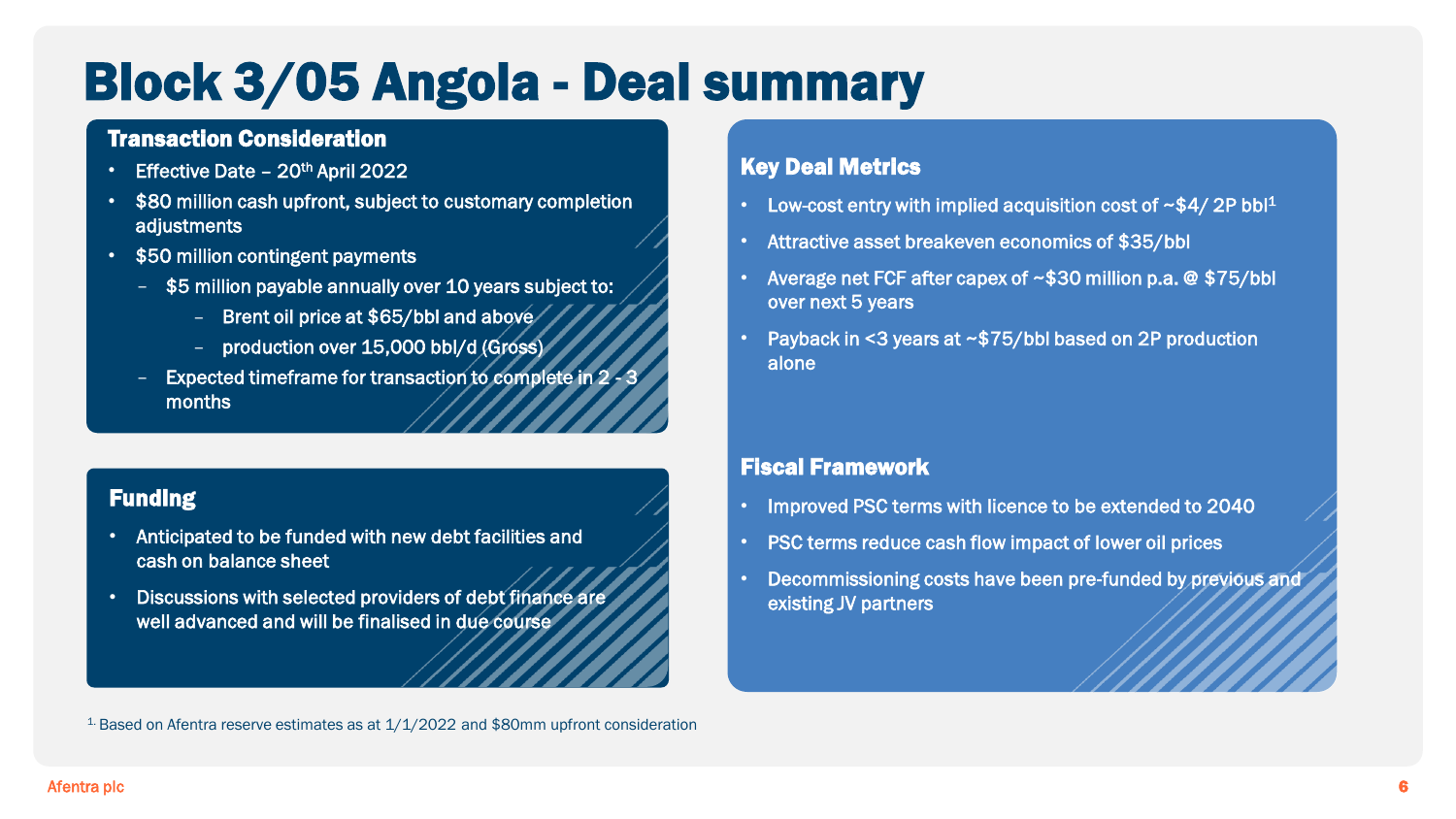# Angola – a key strategic target

#### Why Angola?

- One of the largest oil producers in Africa
- Current production of 1.2 million bbl/d from deepwater, shallow-water & onshore dating back to 1956
- Economy dependent on responsible management of resources
- Investment historically dominated by IOCs, however assets starting to change hands, similar status to the UKCS 25 years ago

#### Offshore & Onshore Oil and Gas

- ~300 fields discovered; less than half developed (IHS 2022)
- Fiscal terms improved to attract new investment & licences extended
- Actively seeking new oil & gas investors
- Large opportunities for growth & limited competition in independent space
- Significant remaining developed & discovered resources

MATERIAL OIL & GAS RESERVES & RESOURCES (boe)

~15Bn

West Africa WoodMac 2020

LIFE OF DISCOVERED / DEVELOPED RESOURCES



A material hydrocarbon province with a wealth of future opportunities for responsible and ambitious independents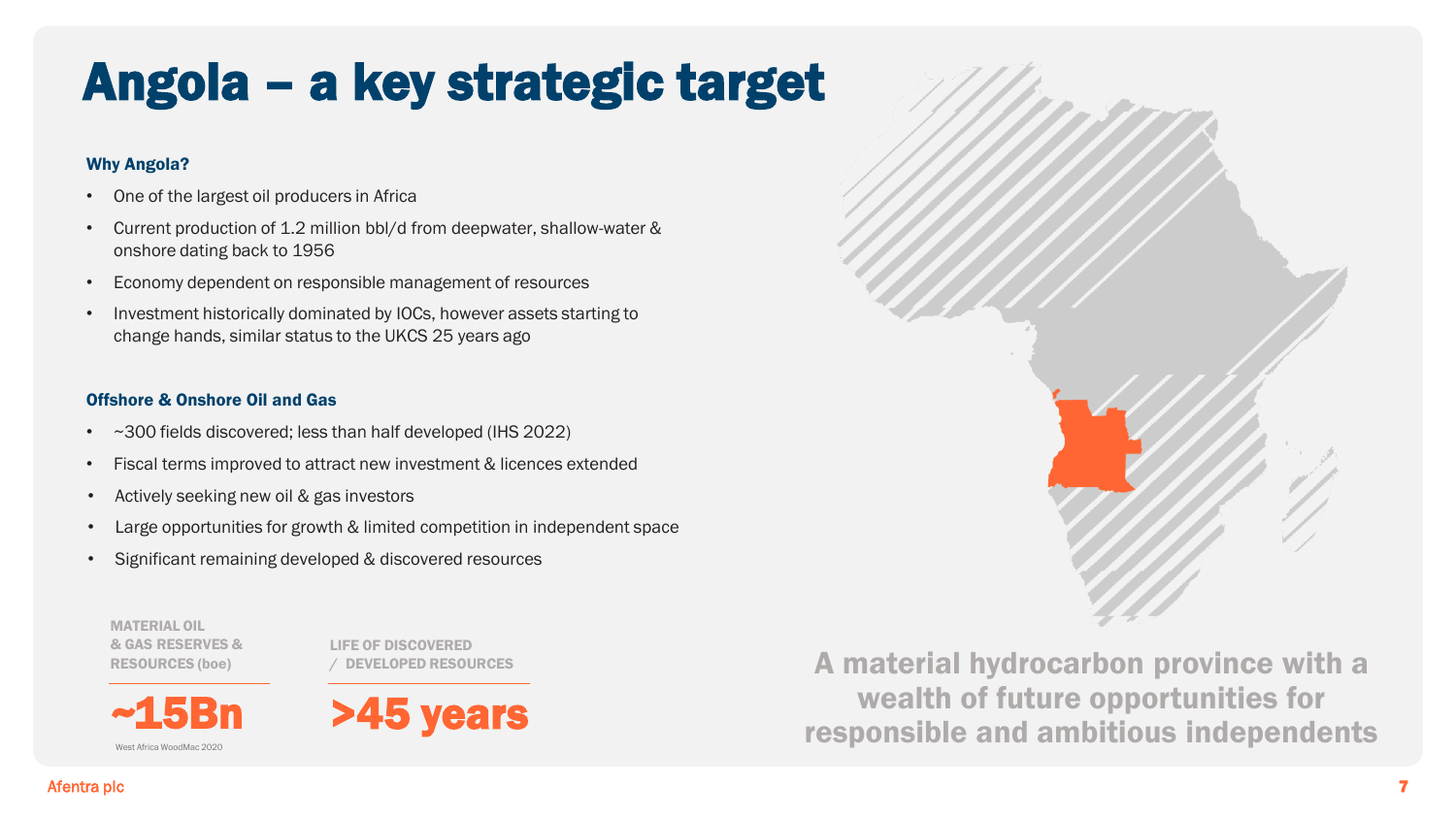### Transaction timing and next steps

| 28 April       | • SPA signing announcement, shares continue to be suspended from trading                                                        |
|----------------|---------------------------------------------------------------------------------------------------------------------------------|
| <b>May</b>     | Completion of due diligence and placement of 10% transaction deposit bank guarantee<br>$\bullet$                                |
| May/June       | Government approvals and Block 3/05 licence extension granted<br>$\bullet$                                                      |
| June/July      | • Publication of AIM re-admission document and resumption of trading<br>General Meeting to approve the transaction<br>$\bullet$ |
| Q <sub>3</sub> | Regulatory approval and admission of enlarged group to trading on AIM<br>$\bullet$                                              |
|                | <b>Completion Expected Q3 2022</b>                                                                                              |
|                |                                                                                                                                 |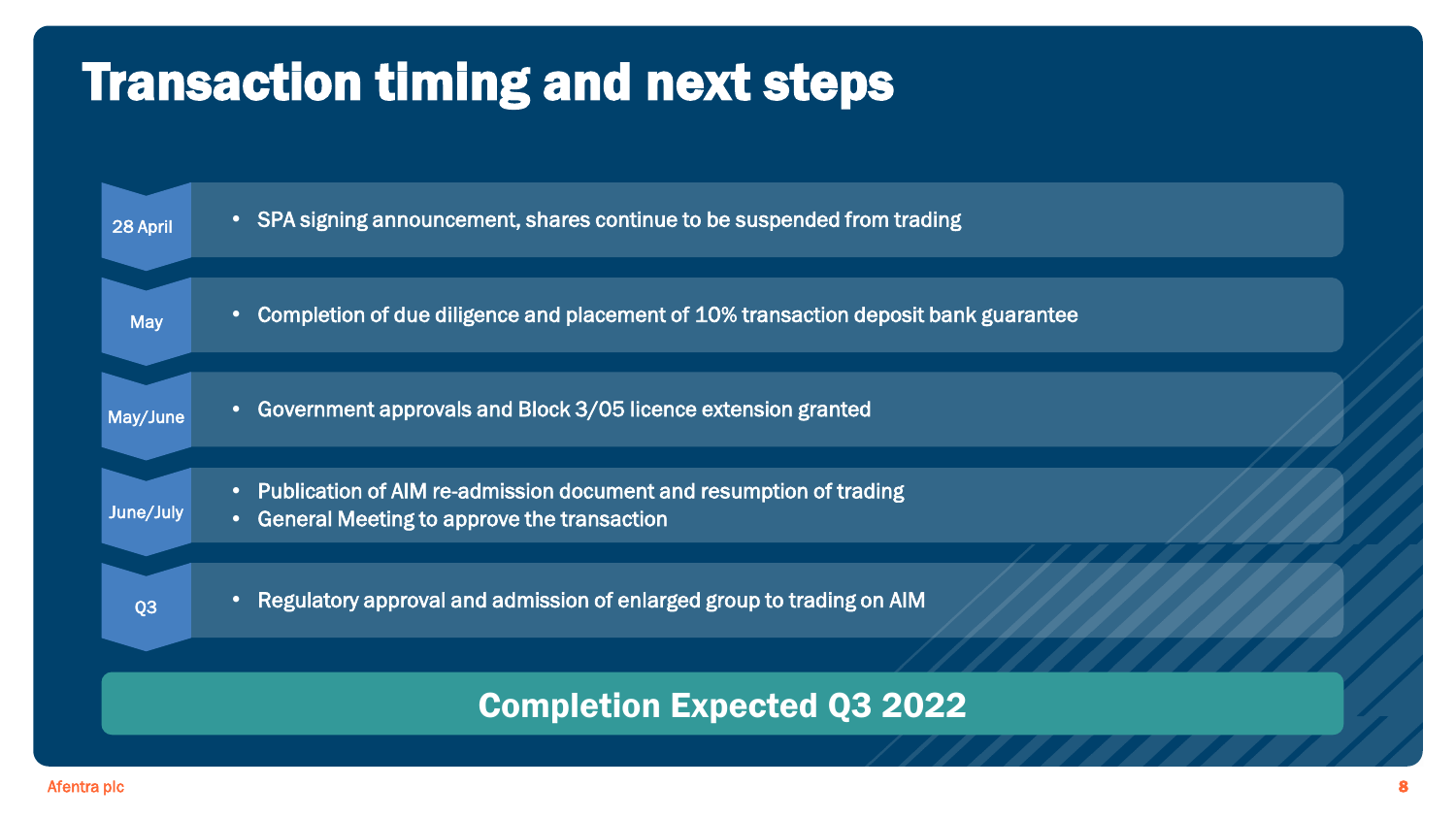### Strong foundation for future acquisitions

| <b>Entry to Angola provides</b><br>foundation for growth        | • Consistent with strategy to build a balanced cash flow generative portfolio of assets<br>• Afentra is uniquely positioned to build strong relationship with Sonangol<br>• Significant pipeline of production opportunities as IOCs reposition                |  |  |  |  |
|-----------------------------------------------------------------|----------------------------------------------------------------------------------------------------------------------------------------------------------------------------------------------------------------------------------------------------------------|--|--|--|--|
|                                                                 |                                                                                                                                                                                                                                                                |  |  |  |  |
| <b>High quality long life asset</b><br>with significant upside  | • 3 billion bbls of light oil in place provides very material upside potential<br>Delivers initial 2P reserves of ~20 million barrels and production of ~4,000 bbl/day<br>$\bullet$<br>• Significant opportunities for future reserves and production growth   |  |  |  |  |
|                                                                 |                                                                                                                                                                                                                                                                |  |  |  |  |
| <b>Strong deal metrics and</b><br>opportunities for ESG impact  | Attractive acquisition cost, low asset breakeven and strong cashflow delivery<br>Payback anticipated in less than 3 years at \$75/bbl on 2P alone<br>$\bullet$<br>Opportunities for emissions reductions and positive socio-economic impact<br>$\bullet$       |  |  |  |  |
|                                                                 |                                                                                                                                                                                                                                                                |  |  |  |  |
| <b>Pipeline of further West</b><br><b>African opportunities</b> | • West African countries have a renewed focus on diversifying oil and gas industry<br>Material pipeline of further production and development opportunities<br>Responsible and ambitious independents well positioned to grow in this environment<br>$\bullet$ |  |  |  |  |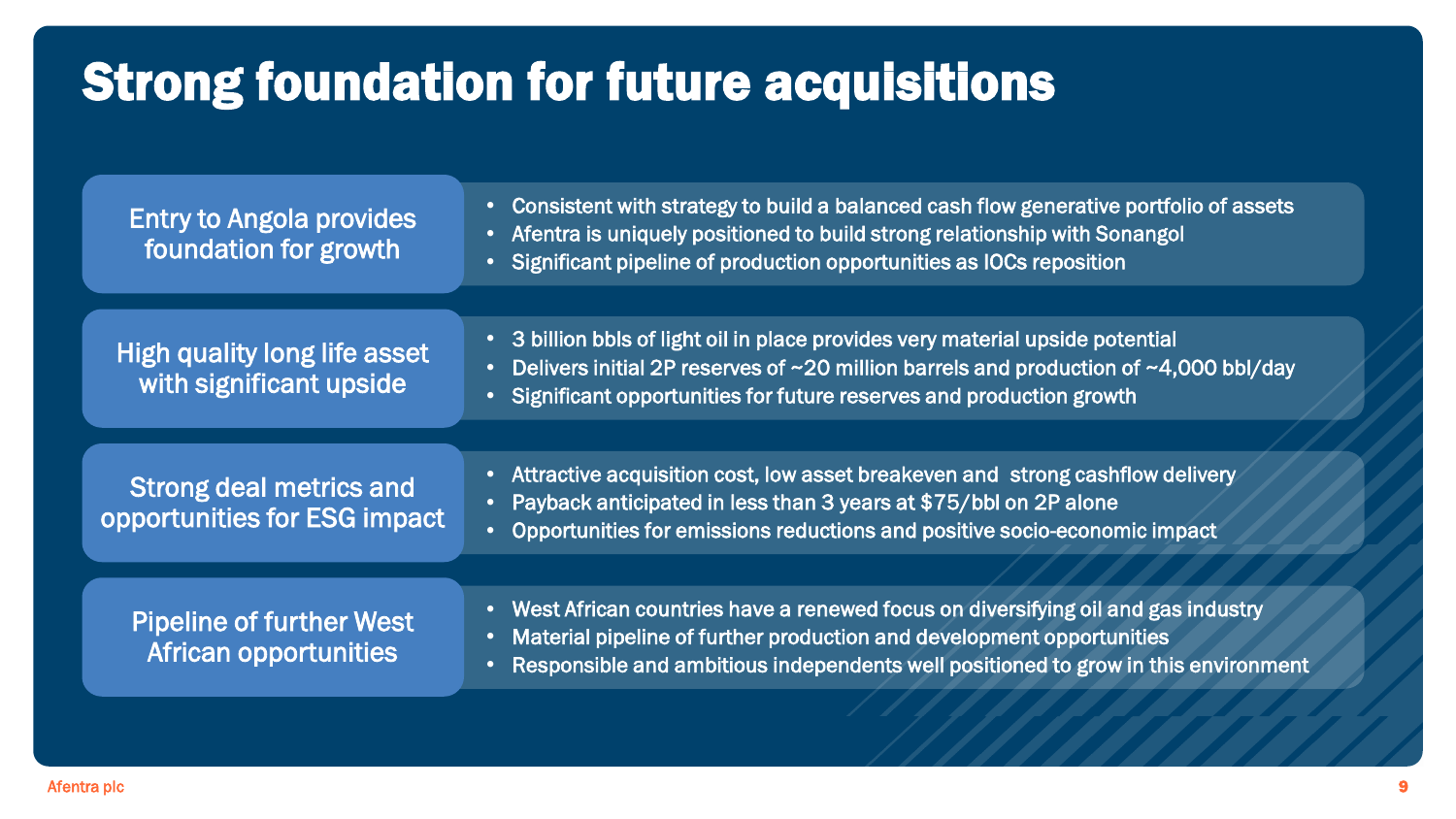# **Afentrall**

### Sustainable change

#### Uniquely positioned to capitalise on the African Energy Transition

1.

**Significant** hydrocarbon resource base in Africa with material M&A pipeline



Gap in market for credible operators to facilitate safe and responsible transition

### 3.

Proven team with significant experience of working in Africa

### 4.

Committed to responsible stewardship and positive stakeholder outcomes



African Energy Transition provides compelling investment opportunity